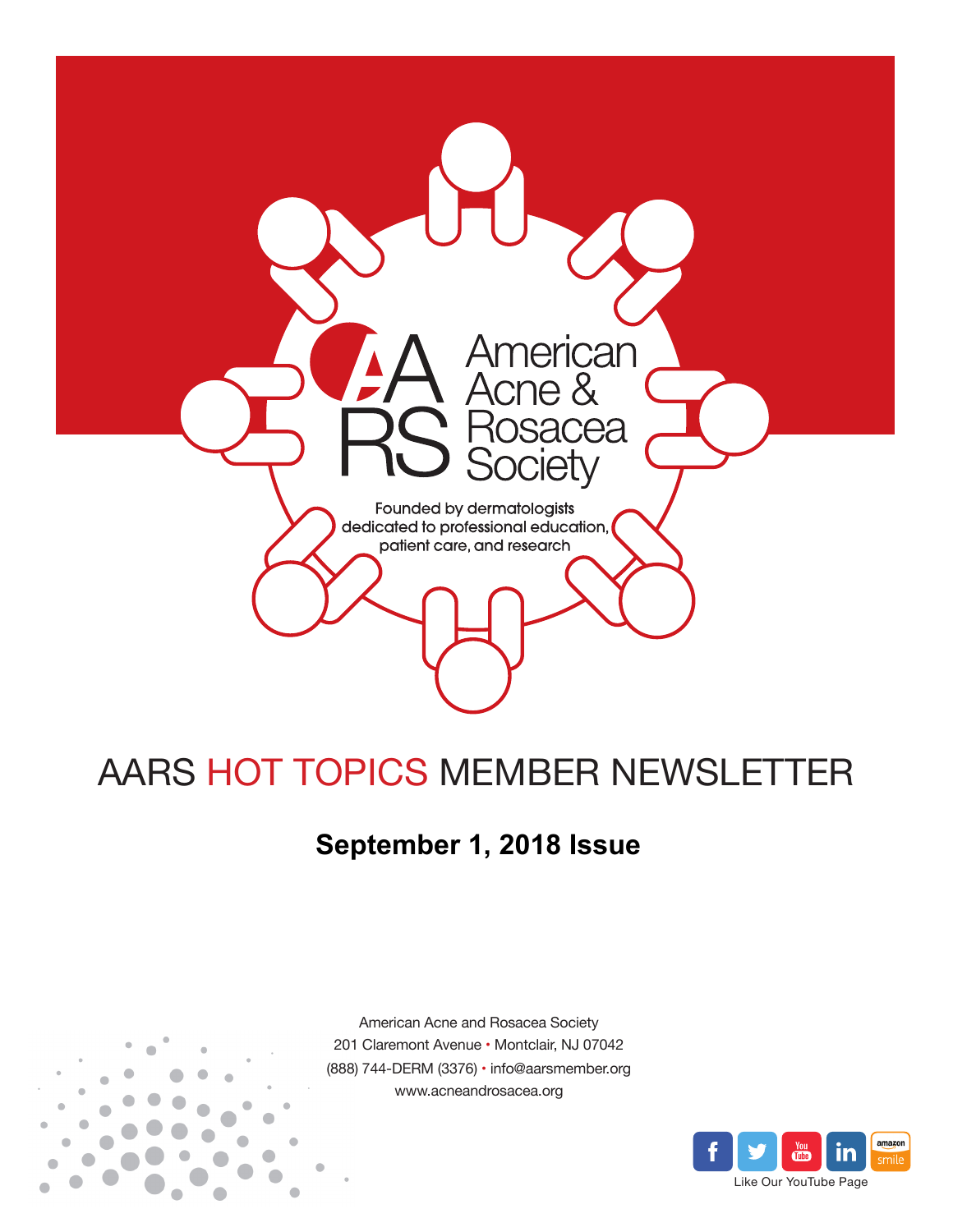

American Acne & Rosacea Society Member Newsletter | www.acneandrosacea.org

## **TABLE OF CONTENTS**

#### **AARS Special Request**

[AARS Asks for Help for Acne Patients on behalf of the AAD, IDEOM, and ACORN.](#page-2-0)2

#### **Industry News**

#### **New Medical Research**

| Dysregulated neutrophil responses and neutrophil extracellular trap formation 4        |  |
|----------------------------------------------------------------------------------------|--|
|                                                                                        |  |
| Evaluation the effects of oral and topical simvastatin as adjunct therapy 5            |  |
| Polyphyllin I inhibits propionibacterium acnes-induced inflammation in vitro6          |  |
| Application of plasma-combined regeneration technology in managing facial acne. 6      |  |
|                                                                                        |  |
| Sirtuin6 inhibits c-triggered inflammation through TLR4 abrogation 7                   |  |
| Acne fulminans associated with lymecycline intake: a case report  8                    |  |
| Evaluation of the performance of a nature-based sensitive skin regimen 8               |  |
|                                                                                        |  |
| Visualization of drug distribution of a topical minocycline gel in human facial skin 9 |  |
|                                                                                        |  |

#### **Clinical Reviews**

| Effectiveness of photopneumatic technology: a descriptive review of the literature 10 |  |
|---------------------------------------------------------------------------------------|--|
| <b>Post-bariatric surgery hidradenitis suppurativa: a new patient subset  10</b>      |  |
|                                                                                       |  |

#### **Patient Communication / Counseling**

*We encourage you to invite your colleagues and patients to get active in the American Acne & Rosacea Society! Visit www.acneandrosacea.org to become member and donate now on www.acneandrosacea.org/ donate to continue to see a change in acne and rosacea.*

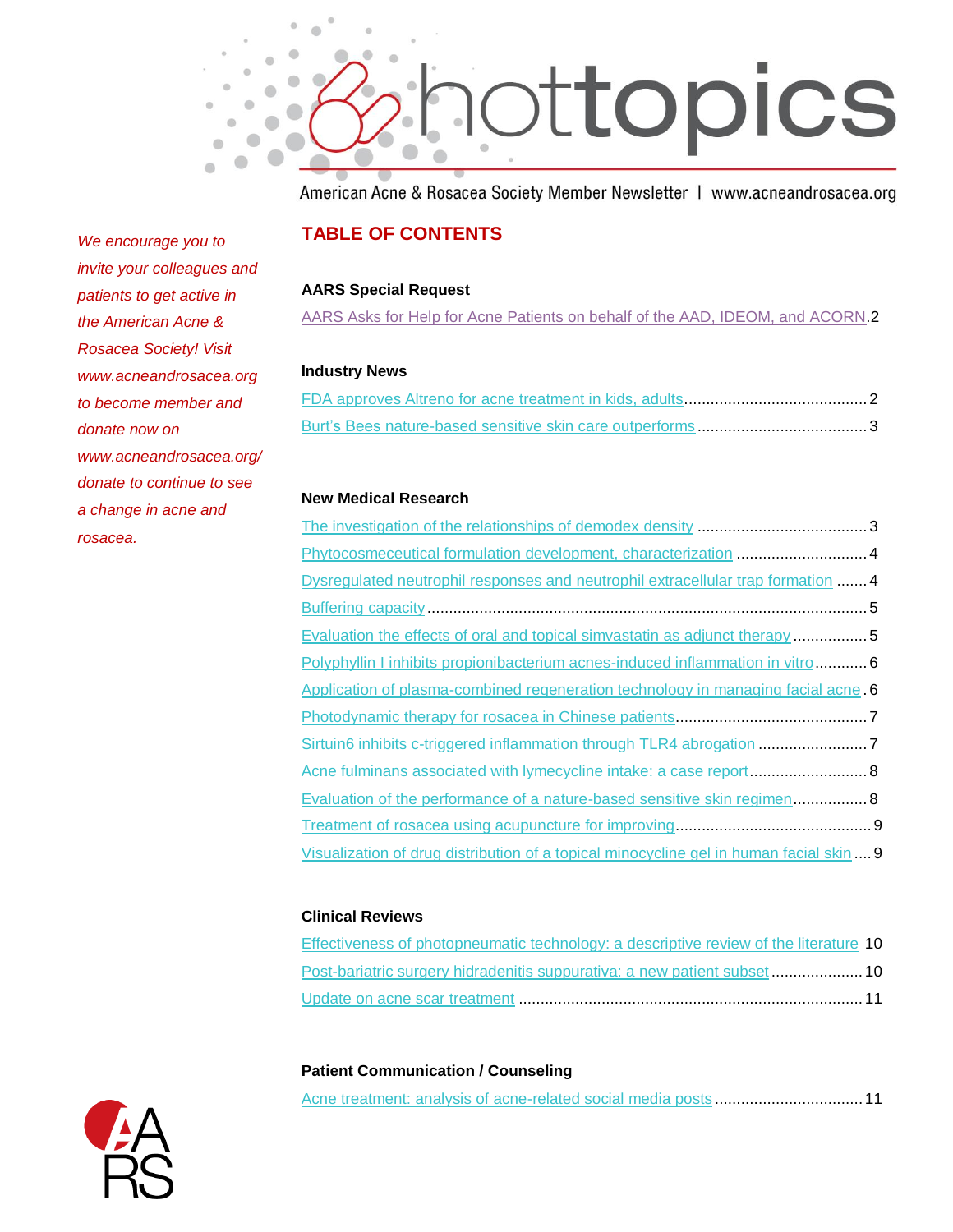## **AARS Special Request**

<span id="page-2-0"></span>**AARS Asks for Help for Acne Patients on behalf of the AAD, IDEOM, and ACORN**. Please take a moment to peruse the letter below:

Dear Colleagues,

The AAD is spearheading an initiative to develop a simple tool to assess the severity of inflammatory skin disease in everyday clinical practice as part of a quality initiative. The Acne Core Outcomes Research Network (ACORN) has been working with the International Dermatology Outcome Measures (IDEOM) group and the AAD to help accomplish this goal.

We are holding a meeting in Chicago to get feedback from patients on their thoughts about how acne should be measured in clinical practice.

We are reaching out to you to help identify acne patients who you think might be interested/willing to attend this meeting in Chicago Saturday Oct 13 with Friday arrivals for patients. The patient's travel cost and lodging will be covered, as well as a \$200 stipend.

At this point, we are looking for the names and email addresses of patients that we could invite to participate. We will send them information on the meeting along with the invitation.

Thank you for considering.

If you have any questions or have patients to recommend, please contact Diane Thiboutot, MD, Past AARS President via email at [dthiboutot@pennstatehealth.psu.edu.](mailto:dthiboutot@pennstatehealth.psu.edu)

Kind regards,

Diane Thiboutot, MD and Jerry Tan, MD

on behalf of the Acne Core Outcomes Research Network and the IDEOM group

## **Industry News**

<span id="page-2-1"></span>**FDA approves Altreno for acne treatment in kids, adults.** Katherine Bortz. Healio Dermatology. August 24, 2018. [https://www.healio.com/pediatrics/dermatology/news/online/%7B50ef9541-2321-4201-9a3d-](https://www.healio.com/pediatrics/dermatology/news/online/%7B50ef9541-2321-4201-9a3d-083bd760ce87%7D/fda-approves-altreno-for-acne-treatment-in-kids-adults)[083bd760ce87%7D/fda-approves-altreno-for-acne-treatment-in-kids-adults](https://www.healio.com/pediatrics/dermatology/news/online/%7B50ef9541-2321-4201-9a3d-083bd760ce87%7D/fda-approves-altreno-for-acne-treatment-in-kids-adults)

The FDA has approved a new drug application for Altreno, a topical treatment for acne vulgaris produced by Ortho Dermatologics. This lotion (tretinoin 0.05%) is intended for use in patients aged 9 years and older. "Today's FDA approval of Altreno builds upon our strong acne portfolio, providing physicians and patients a trusted retinoid in a lotion formulated to enhance the user's experience with the inclusion of moisturizing attributes of hyaluronic acid, glycerin and collagen," Bill Humphries, president of Ortho Dermatologics, said in a press release. "Altreno lotion spreads easily and is quickly absorbed into the skin, allowing acne patients to easily incorporate this once-daily treatment into their skin care regimen." The safety and efficacy of Altreno was assessed in two identical multicenter, randomized, double-blind, vehicle-controlled phase 3 studies, which included 1,640 patients. When compared with another vehicle, the lotion significantly reduced patients' inflammatory lesions, with researchers observing a mean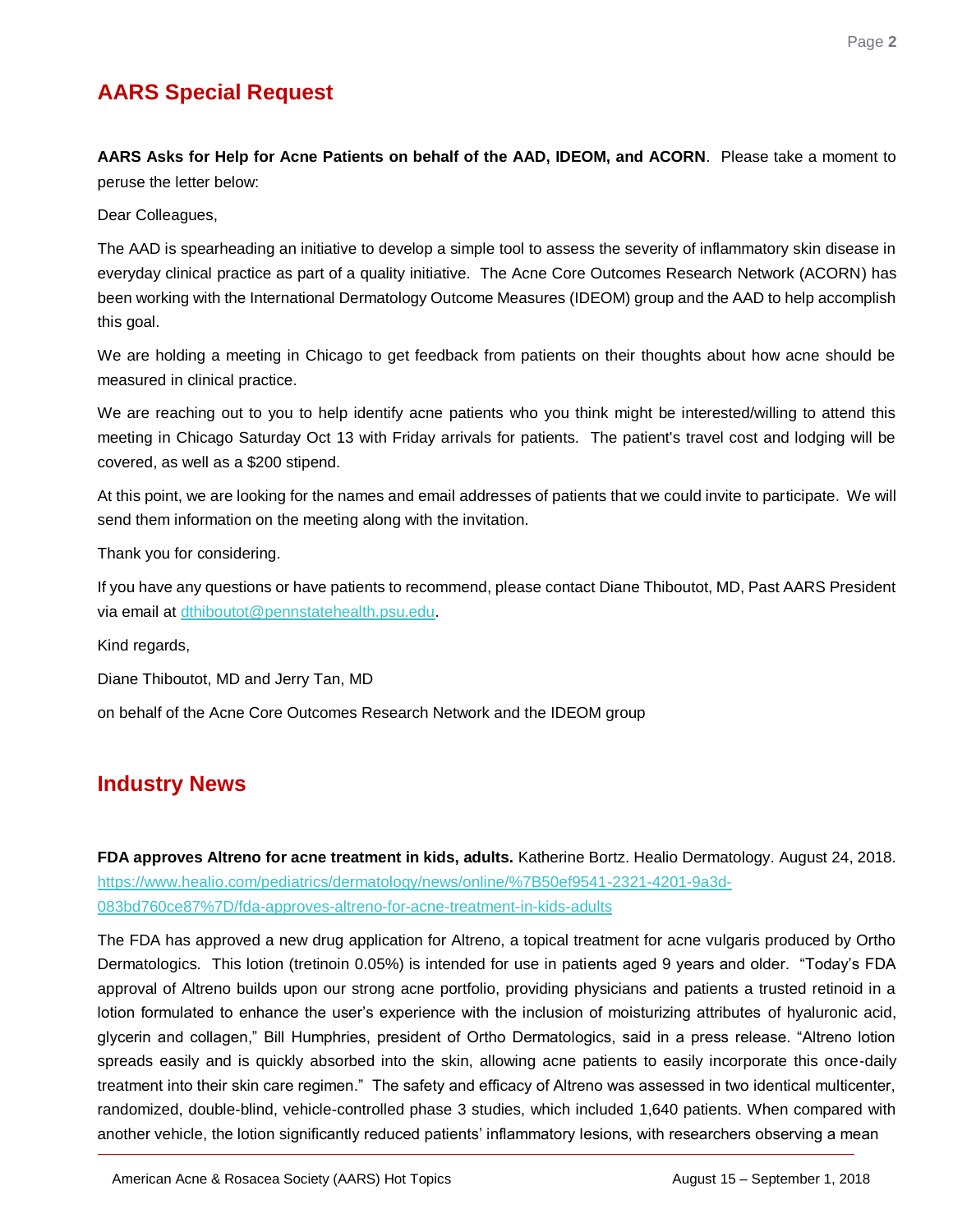absolute reduction of 13.1% in the first trial and 13.9% in the second. Those who received a vehicle demonstrated a 10.6% reduction in the first trial and a 10.7% reduction in the second. Furthermore, Altreno was effective against noninflammatory lesions. Researchers reported a mean absolute reduction of 17.8% in the first trial and 21.9% in the second trial when using the medication. Patients who received a vehicle demonstrated 10.6% and 13.9% reductions in noninflammatory lesions. Treatment success was observed in 16.5% and 19.8% of patients administered the lotion. Adverse events were uncommon, with more than 1% of patients reporting dryness, pain, erythema, irritation and exfoliation. Nearly all patients (90%) were satisfied with the treatment, and this satisfaction rose by 53% by week 12 of treatment. "Topical retinoids are a foundational treatment for all patients with acne, but they often cause skin irritation," Joshua Zeichner, MD, director of cosmetic and clinical research in dermatology at Mount Sinai Hospital, said in the release. "With the efficacy expected from a retinoid, plus a proven tolerability profile, Altreno will be an ideal choice for many of my patients."

<span id="page-3-0"></span>**Burt's Bees nature-based sensitive skin care outperforms md-recommended regimen.** DermWire. Tuesday, August 14, 2018. [http://practicaldermatology.com/dermwire/2018/08/14/burts-bees-nature-based-sensitive-skin](http://practicaldermatology.com/dermwire/2018/08/14/burts-bees-nature-based-sensitive-skin-care-outperforms-md-recommended-regimen/?c=112&t)[care-outperforms-md-recommended-regimen/?c=112&t=](http://practicaldermatology.com/dermwire/2018/08/14/burts-bees-nature-based-sensitive-skin-care-outperforms-md-recommended-regimen/?c=112&t)

Burt's Bees nature-based sensitive skin regimen is well-tolerated as well as clinically and statistically superior to a leading dermatologist-recommended synthetic regimen, according to a study in the Journal of Drugs in Dermatology. Burt's Bees' nature-based regimen consists of Sensitive Facial Cleanser, Sensitive Daily Moisturizing Cream and Sensitive Night Cream. This 4-week, double-blind, randomized study was conducted in 120 women with sensitive skin with clinically diagnosed rosacea, atopic dermatitis/eczema, or cosmetic intolerance. Burt's Bees Sensitive Skin Regimen clinically and statistically improved physician-rated overall skin appearance by 34 percent with similar improvements in visual and tactile smoothness, clarity and radiance. In contrast, the maximum improvement in women using the synthetic regimen of cetyl alcohol, sodium lauryl sulphate-containing cleanser and glycerin, polyisobutenecontaining lotion was 4 percent. No clinically significant tolerability issues were reported in either regimen after 4 weeks of daily administration. Both regimens improved epidermal barrier function as measured by transepidermal water loss. The Burt's Bees regimen optimized skin hydration to improve and maintain skin health. The synthetic regimen was associated with over hydration possibly resulting from the occlusive barrier it provides. "The data suggest that nature-based products can be effective for patients who seek alternatives to conventional, synthetic skin care products," says Zoe Draelos, MD, a dermatologist in High Point, NC and the study's principal investigator, in a news release. "Patients with sensitive skin saw a clinical improvement in overall skin appearance, specifically in visual and tactile smoothness, clarity, and radiance."

## **New Medical News**

<span id="page-3-1"></span>**The investigation of the relationships of demodex density with inflammatory response and oxidative stress in rosacea.** Falay Gur T, Erdemir AV, Gurel MS, et al. Arch Dermatol Res. 2018 Aug 27. doi: 10.1007/s00403-018- 1857-1. [Epub ahead of print] <https://www.ncbi.nlm.nih.gov/pubmed/30151656>

The relationships of demodex density with systemic oxidative stress, inflammatory response, and clinical severity in rosacea are not clear. This study aimed to (a) analyze the levels of systemic oxidative stress, antioxidant capacity, inflammatory parameters, and matrix metalloproteinases (MMPs) in systemic circulation in patients with rosacea, (b) identify the relationship between mite density and both oxidative stress and inflammation, and (c) investigate the role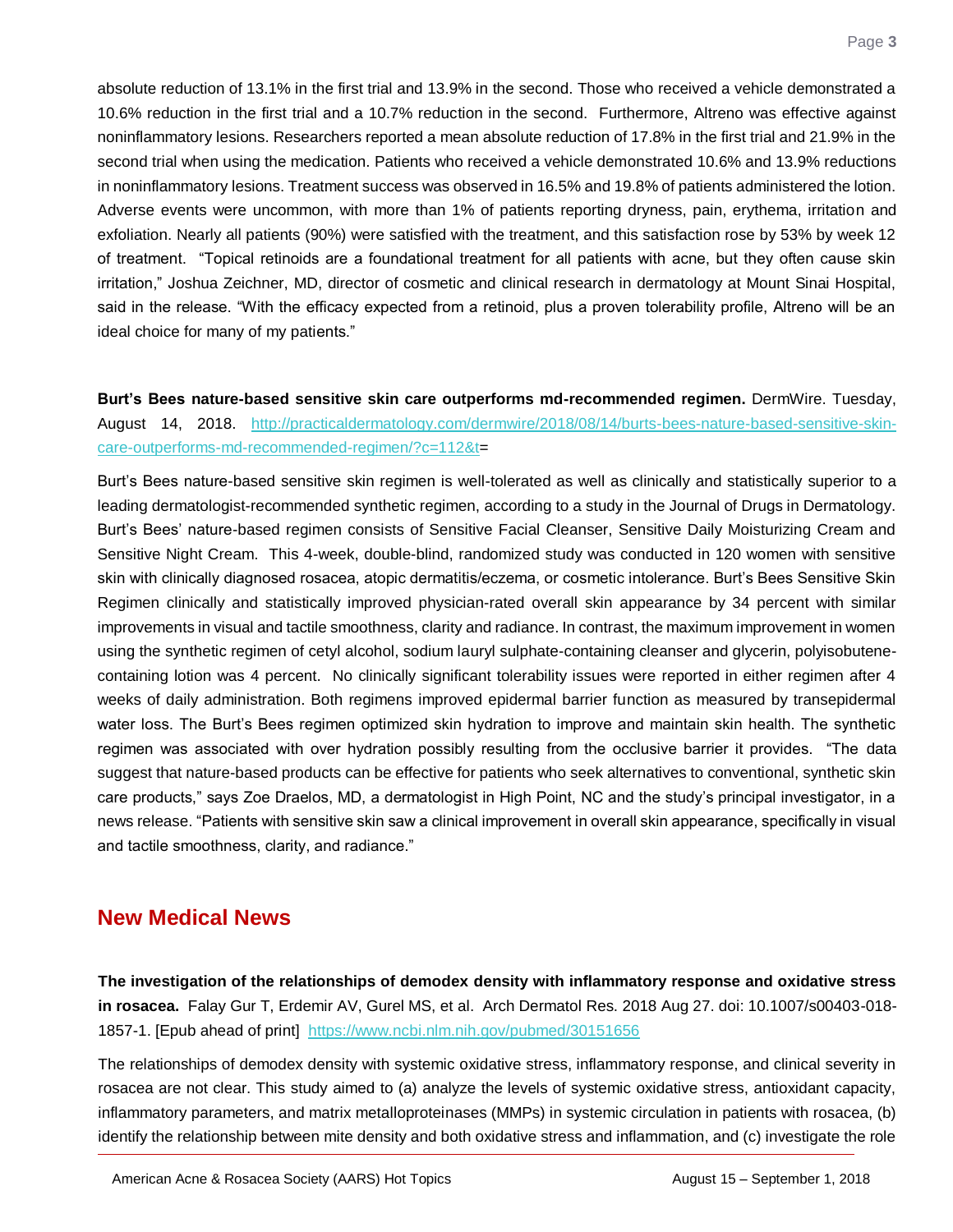of photoaging and sebum secretion in etiopathogenesis. Forty patients with rosacea and 40 age-, sex-, and skin phenotype-matched healthy volunteers were included in the study. Clinical disease severity of the patients was determined. Sebum levels were measured in both the groups, and photoaging was evaluated. Reflectance confocal microscopy was used to calculate demodex density. Serum total antioxidant capacity (TAC), total oxidant capacity (TOC), myeloperoxidase (MPO), MMP-1, MMP-9, arylesterase (ARES), interleukin-1β (IL-1β), paraoxonase-1 (PON-1), and tumor necrosis factor-α (TNF-α) levels were also analyzed. The patients with rosacea had significantly higher serum TOC and lower TAC levels (p < 0.001). The serum ARES and PON-1 levels were significantly lower (p = 0.045 and p < 0.001, respectively); however, the serum levels of MMP-1, MMP-9, IL-1β and MPO were higher in the patient group. Demodex parameters were higher in the patient group compared to the control group. There was no significant correlation between the number of mites and disease severity. In addition, the number of mites was not correlated with the serum levels of TAC, TOC, OSI, MPO, MMP-1, MMP-9, ARES, PON-1, TNF-α, and IL-1β. However, sebum levels were directly proportional to the number of mites. Photoaging severity was similar between the patients and control subjects. The changing sebaceous microenvironment in rosacea leads to an increase in the number of demodex mites. However, increased demodex density does not alter disease severity, level of oxidative stress, or inflammation. Although none of the patients with rosacea had any underlying systemic disease, patients' systemic oxidative stress and inflammation parameters were found high in systemic circulation. It is assumed that the patients with rosacea are more prone to systemic diseases.

<span id="page-4-0"></span>**Phytocosmeceutical formulation development, characterization and its in-vivo investigations.** Mohammad IS, Naveed M, Ijaz S, et al. Biomed Pharmacother. 2018 Aug 21;107:806-817. doi: 10.1016/j.biopha.2018.08.024. [Epub ahead of print[\] https://www.ncbi.nlm.nih.gov/pubmed/30142542](https://www.ncbi.nlm.nih.gov/pubmed/30142542)

Several plants found rich in flavonoid, polyphenols, and antioxidants reported antiaging, oppose inflammation and carcinogenic properties but have rarely been applied in dermatology. The present study was an active attempt to formulate a stable phytocosmetic emulsion system loaded with 2% pre-concentrated Prosopis cineraria bark extract, aiming to revive facial skin properties. In order to obtain potent therapeutic activities, we first prepared extracts of stem, leaves, and bark and screen them on basis of phenolic, flavonoids contents and antioxidant, antibacterial, lipoxygenase and tyrosinase inhibition activities. Furthermore, cytocompatibility of the extract was also determined prior starting in vivo investigations. Then the in vivo performance of 2% bark extract loaded emulsion formulation was determined by using non-invasive probe cutometer and elastometer with comparison to base formulation. The preliminary experiment showed that bark extract has a significant amount of phenolic and flavonoid compounds with eminent antioxidant potential. Furthermore, indicated an efficient antibacterial, lipoxygenase, and tyrosinase enzyme inhibition activities. Importantly, the bark extract did not induce any toxicity or apoptosis, when incubated with HaCat cells. Moreover, the in vivo results showed the formulation (size 3 μm) decreased the skin melanin, erythema and sebum contents up to 2.1-,2.7-and 79%, while increased the skin hydration and elasticity up to 2-folds and 22% as compared to the base, respectively. Owing to enhanced therapeutic effects the phytocosmetic formulation proved to be a potential skin whitening, moisturizer, anti-acne, anti-wrinkle, anti-aging therapy and could actively induce skin rejuvenation and resurfacing.

<span id="page-4-1"></span>**Dysregulated neutrophil responses and neutrophil extracellular trap formation and degradation in PAPA syndrome.** Mistry P, Carmona-Rivera C, Ombrello AK, et al. Ann Rheum Dis. 2018 Aug 21. pii: annrheumdis-2018- 213746. doi: 10.1136/annrheumdis-2018-213746. [Epub ahead of print] <https://www.ncbi.nlm.nih.gov/pubmed/30131320>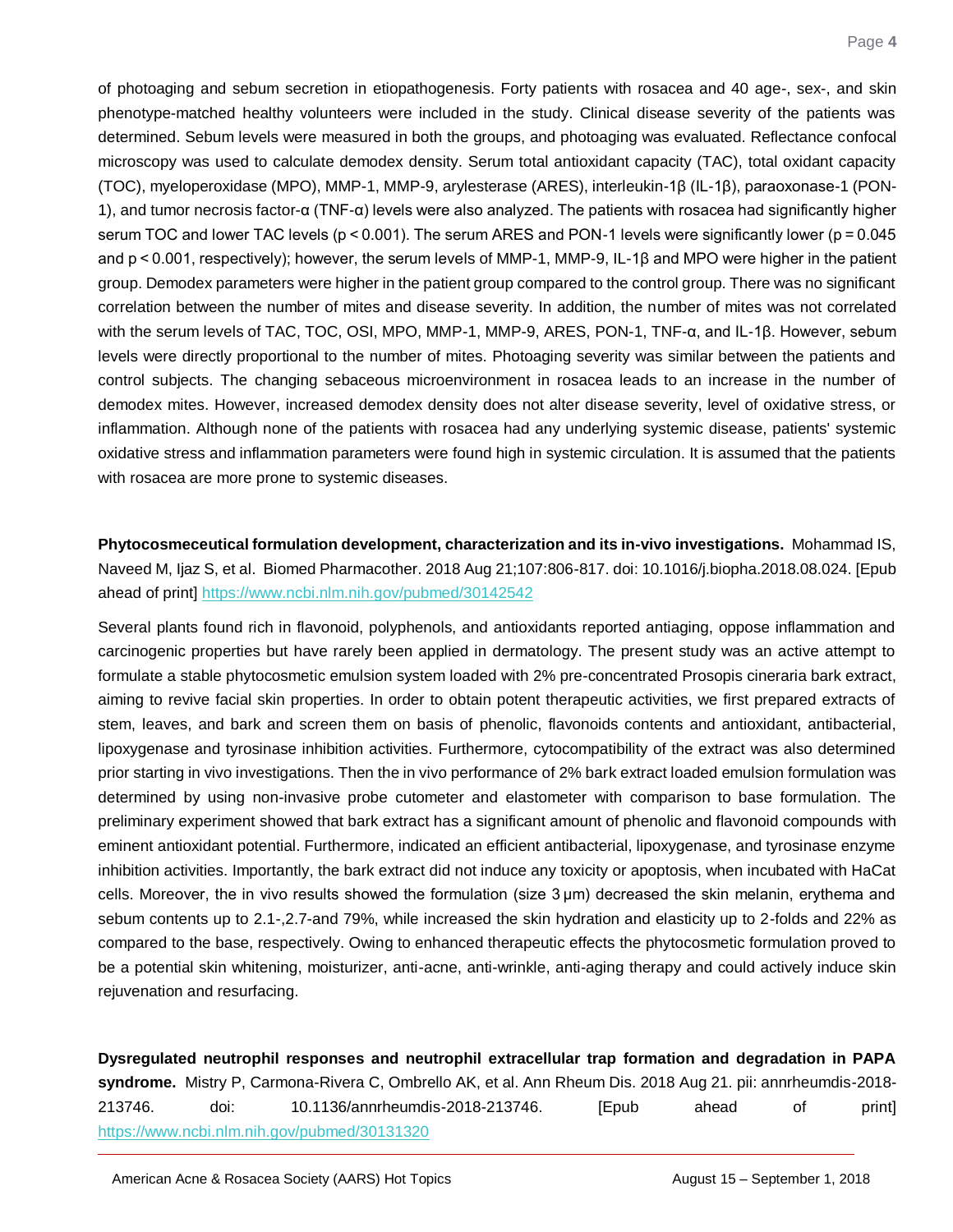Objectives: Pyogenic arthritis, pyoderma gangrenosum and acne (PAPA) syndrome is characterized by flares of sterile arthritis with neutrophil infiltrate and the overproduction of interleukin (IL)-1β. The purpose of this study was to elucidate the potential role of neutrophil subsets and neutrophil extracellular traps (NET) in the pathogenesis of PAPA. Methods: Neutrophils and low-density granulocytes (LDG) were quantified by flow cytometry. Circulating NETs were measured by ELISA and PAPA serum was tested for the ability to degrade NETs. The capacity of NETs from PAPA neutrophils to activate macrophages was assessed. Skin biopsies were analyzed for NETs and neutrophil gene signatures. Results: Circulating LDGs are elevated in PAPA subjects. PAPA neutrophils and LDGs display enhanced NET formation compared with control neutrophils. PAPA sera exhibit impaired NET degradation and this is corrected with exogenous DNase1. Recombinant human IL-1β induces NET formation in PAPA neutrophils but not healthy control neutrophils. NET formation in healthy control neutrophils is induced by PAPA serum and this effect is inhibited by the IL-1 receptor antagonist, anakinra. NETs from PAPA neutrophils and LDGs stimulate IL-6 release in healthy control macrophages. NETs are detected in skin biopsies of patients with PAPA syndrome in association with increased tissue IL-1β, IL-8 and IL-17. Furthermore, LDG gene signatures are detected in PAPA skin. Conclusions: PAPA syndrome is characterized by an imbalance of NET formation and degradation that may enhance the half-life of these structures in vivo, promoting inflammation. Anakinra ameliorates NET formation in PAPA and this finding supports a role for IL-1 signaling in exacerbated neutrophil responses in this disease. The study also highlights other inflammatory pathways potentially pathogenic in PAPA, including IL-17 and IL-6, and these results may help guide new therapeutic approaches in this severe and often treatment-refractory condition.

#### <span id="page-5-0"></span>**Buffering capacity.** Proksch E. Curr Probl Dermatol. 2018;54:11-18. doi: 10.1159/000489513. Epub 2018 Aug 21. <https://www.ncbi.nlm.nih.gov/pubmed/30130768>

Each biological system possesses a widely unrecognized buffer system to maintain acid-base balance to a specific pH. Our lives are dependent on the functioning of buffer systems. A buffer system is a solution that resists a change in pH when acids or bases are added. The skin possesses a fairly high buffer capacity, which is determined by the amount of H+ or OH- ions that is needed until the pH value of a solution changes by the unit 1. Buffers contain a weak or medium strong acid (base) and the corresponding salt. Buffers that show a pKa in the range of the Stratum corneum surface pH are most important for the skin. Buffer capacity is reduced both in baby skin and in aged skin. External factors, water, and detergent may reduce the local buffer capacity because of the elution of buffer chemicals leading to increased pH and irritative contact dermatitis. Inflammatory diseases, including atopic dermatitis, psoriasis, and acne vulgaris, which show an increased pH should probably also have reduced buffer capacities. For the treatment of the skin diseases and in aged skin, emollient with a pH that is slightly more acidic than the average normal pH and an appropriate buffer capacity should be preferably used.

<span id="page-5-1"></span>**Evaluation the effects of oral and topical simvastatin as adjunct therapy in the treatment of acne vulgaris.** Ahmadvand A, Yazdanfar A, Yasrebifar F, et al. Curr Clin Pharmacol. 2018 Aug 21. doi: 10.2174/1574884713666180821143545. [Epub ahead of print] <https://www.ncbi.nlm.nih.gov/pubmed/30129417>

Objectives: Acne vulgaris is a common dermatologic disorder which results in psychological consequences. Inflammation plays an important role in the formation of acne lesions. Recently, many studies demonstrated antiinflammatory effects of statins; thus, the aim of this study was to evaluate the efficacy of oral and topical Simvastatin as adjunct treatment in acne vulgaris. Material and method: In 76 patients with moderate to very severe acne vulgaris, beside antibiotic treatment including oral azithromycin (250 mg, 3 times a week, orally) and topical benzoyl peroxide gel (5%, once daily), oral group received 20mg/day of oral simvastatin and blank solution, topical group received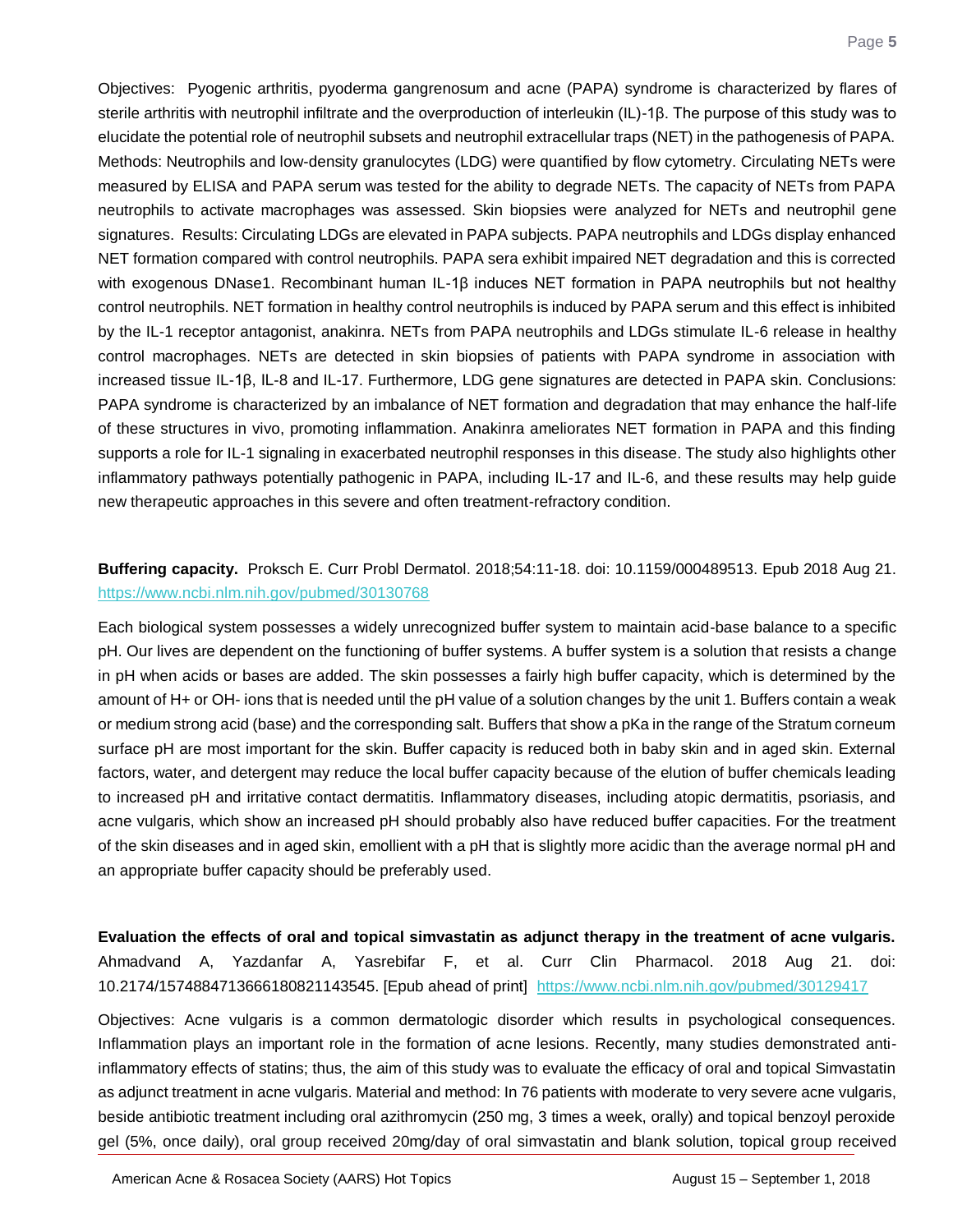simvastatin 1% topical solution and oral placebo, and placebo group received oral placebo and blank solution. Acne severity of each patient was determined by global acne grading system (GAGS) at baseline and after 8 weeks treatment. Result: Comparing the three groups' differences of acne severity scores at baseline and 8 weeks of treatment showed that topical simvastatin was associated with greater decrease in acne severity as compared with those of oral and placebo groups, while the oral simvastatin appeared to be more efficacious as compared with placebo group (P value<0.001). Also, oral and topical simvastatin were well tolerated in all patients. Conclusion: Although preliminary, the results of this study showed that oral and topical statins, agents with anti-inflammatory properties, can be considered as effective treatment for acne vulgaris adjunct to standard treatment. However, further studies with larger sample size and longer follow-up are needed to confirm these results.

## <span id="page-6-0"></span>**Polyphyllin I inhibits propionibacterium acnes-induced inflammation in vitro**. Zhu T, Wu W, Yang S, et al. Inflammation. 2018 Aug 18. doi: 10.1007/s10753-018-0870-z. [Epub ahead of print] <https://www.ncbi.nlm.nih.gov/pubmed/30120655>

Propionibacterium acnes (P. acnes) has been implicated in the progression of acne inflammation. Because current acne medications have various side effects, it is necessary to explore alternative medications possessing antiinflammatory activity against P. acnes. We investigated the inhibitory effects of polyphyllin I (PPI) on P. acnes-induced inflammation in vitro. In this study, we examined the effects of PPI on the production of inflammatory cytokines in HaCaT keratinocytes treated with heat-killed P. acnes. These treated HaCaT keratinocytes showed increased expression of Toll-like receptor 2 (TLR2) and production of inflammatory cytokines. PPI significantly suppressed the secretion of inflammatory cytokines, including interleukin (IL)-6, IL-8, and tumor necrosis factor (TNF)-α, and the expression of TLR2 in P. acnes-treated cells. Moreover, we studied the influence of PPI on the nuclear factor-κB (NFκB) and mitogen-activated protein kinase (MAPK) signaling pathways in P. acnes-treated keratinocytes. PPI diminished the activation of NF-κB. Phosphorylated p38 levels were markedly increased after treatment with heatkilled P. acnes but were decreased after treatment with PPI, while the effect of PPI on ERK phosphorylation was not significant. Heat-killed P. acnes and PPI did not have any effect on JNK phosphorylation. Furthermore, we confirmed that NF-κB p65 inhibitor (BAY11-7082), p38 MAPK inhibitor (SB203580), and PPI blocked the expression of IL-8 in heat-killed P. acnes-treated cells. These results demonstrated that PPI has potential for development as a treatment for acne inflammation.

#### [Download Reference Document](http://files.constantcontact.com/c2fa20d1101/d11dd5ca-cca2-4569-841b-d8070b2c2db8.pdf)

<span id="page-6-1"></span>**Application of plasma-combined regeneration technology in managing facial acne scars.** Tian J, Lei XX, Xuan L, et al. J Cosmet Laser Ther. 2018 Aug 15:1-7. doi: 10.1080/14764172.2018.1481512. [Epub ahead of print] <https://www.ncbi.nlm.nih.gov/pubmed/30110184>

Background and objectives: Plasma skin regeneration (PSR) and platelet-rich plasma (PRP) have gained popularity in the treatment of acne scars due to their efficacy and improved tolerability. The objective of this investigation was to evaluate the synergistic effect of PRP plus PSR (plasma-combined regeneration technology, PCRT) in managing facial acne scars. Methods: From March 2015 to June 2017, a total of 25 cases with facial atrophic acne scars were treated with PCRT treatment for three to five times. Treatments were repeated at an interval of 8 weeks. Treatment parameters were titrated to an immediate end point of moderate erythema. The clinical end point for cessation of treatment was the attainment of satisfactory clinical results. Results were monitored photographically up to 6 months after treatment. The efficacy and adverse effects were evaluated by using the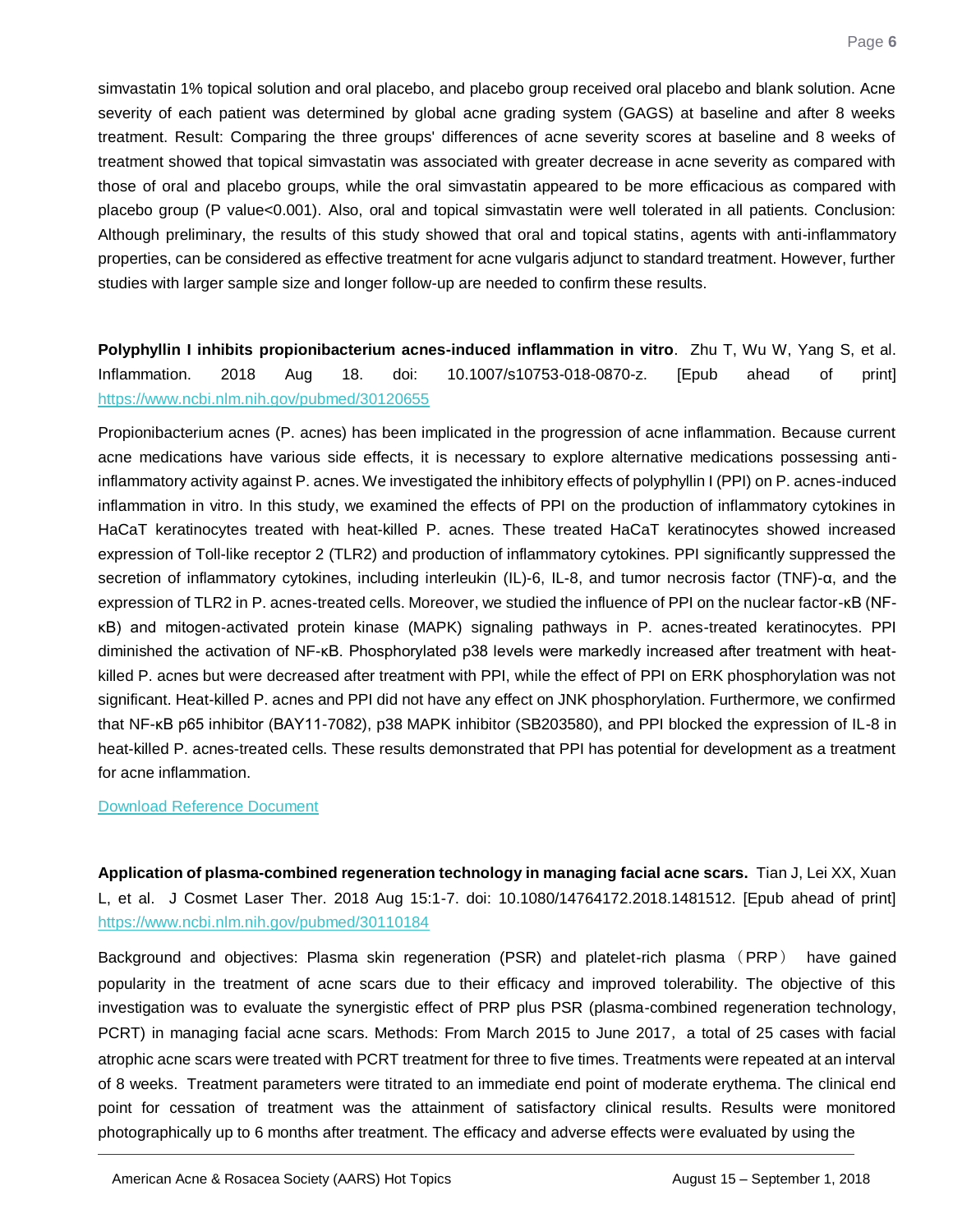following outcome parameters: the duration of edema, erythema and crusting; the degree of hyperpigmentation, hypopigmentation and scar formation; subjective effective rate was evaluated by patients and physicians. Results: 22 of 25 participants completed the study, and were followed up for 6-12 months. After three to five treatments, evaluation by patients showed that the total effective rate was 90.91%. Evaluation by two physicians showed that the total effective rate was 86.36%. Treatment was well tolerated by all participants. The total duration of side effects was 6.7  $\pm$  1.7 days of edema, 8.1  $\pm$  2.3 days of erythema, 6.5  $\pm$  1.8 days of crusting, respectively. No hyperpigmentation, depigmentation, and worsening of scarring were observed by the conclusion of the follow-up period. Conclusion: These results provide initial evidence for the safety and effectiveness of PCRT as a well-tolerated modality for the treatment of acne scars. PCRT is an ideal treatment for facial acne scars with minimal side effect.

## <span id="page-7-0"></span>**Photodynamic therapy for rosacea in Chinese patients.** Fan L, Yin R, Lan T, Hamblin MR. Photodiagnosis Photodyn Ther. 2018 Aug 14. pii: S1572-1000(18)30190-X. doi: 10.1016/j.pdpdt.2018.08.005. [Epub ahead of print] <https://www.ncbi.nlm.nih.gov/pubmed/30118905>

Background: Rosacea is a common chronic cutaneous disorder which is characterized by flushing, erythema, papulopustules and telangiectasia. The pathogenesis of the disease is still unknown. A multifaceted approach is necessary to control the disease because of its tendency to relapse. New more effective treatment options are desirable to achieve a complete remission. Aminolevulinic acid-photodynamic therapy (ALA-PDT) is a wellestablished treatment for non-melanoma skin cancer and precancerous lesions. ALA- PDT can also be used for inflammatory disease, including acne vulgaris. However, little is known about the efficacy and safety of ALA-PDT for rosacea in Chinese patients with Fitzpatrick skin types III and IV. Objectives: To investigate the efficacy and safety of ALA-PDT in the treatment of rosacea classified as erythematotelangiectatic type or papulopustular type. Methods: Twenty rosacea patients with either erythematotelangiectatic or papulopustular types were enrolled. 5% 5- Aminolevulinic acid in an oil-in-water emulsion was applied to the lesions under occlusion with plastic film for 2 h, and the lesions were irradiated with 100 mW/cm2, 80-90 J/cm2, LED red light (635 ± 15 nm) over 15 minutes in each session with four sessions at 10-day intervals. Objective measures (severity of flushing, erythema and telangiectasia, number of inflammatory lesions, VISIA Red Complexion Analysis images), subjective symptoms (including itching, prickling, burning, etc.) were recorded at baseline and at 4, 12 and 24 weeks after the last treatment. Adverse effects were recorded at each treatment and follow-up visit. Results: During the follow-up period, all patients showed gradual objective clinical improvement compared with baseline (P < 0.01). Clinical inflammatory lesions disappeared completely in all patients after 24 weeks. Subjective symptoms, including flushing, itching, prickling, burning et al, had vanished and did not show any relapse during the follow-up period. The main side effects of ALA-PDT were pain, erythema, swelling and post- inflammatory hyperpigmentation. All side-effects were transient and tolerated by all the patients. No patients were dissatisfied with the therapeutic outcome. Conclusions: ALA-PDT is an effective and safe approach for the treatment of rosacea of erythematotelangiectatic or papulopustular types, to control clinical manifestations and reduce subjective symptoms.

<span id="page-7-1"></span>**Sirtuin6 inhibits c-triggered inflammation through TLR4 abrogation regulated by ROS and TRPV1/CGRP.** Zhang R, Li H, Guo Q, et al. J Cell Biochem. 2018 Aug 13. doi: 10.1002/jcb.27176. [Epub ahead of print] <https://www.ncbi.nlm.nih.gov/pubmed/30105859>

Propionibacterium acnes induces inflammatory and plays a vital role in the formation of comedones through activation of inflammatory cells, keratinocytes, and sebocytes. Sirtuin6 (SIRT6), along with ADP-ribosyltransferase and deacetylase, has been proposed to mediate various biological functions, including inflammation. Nevertheless, no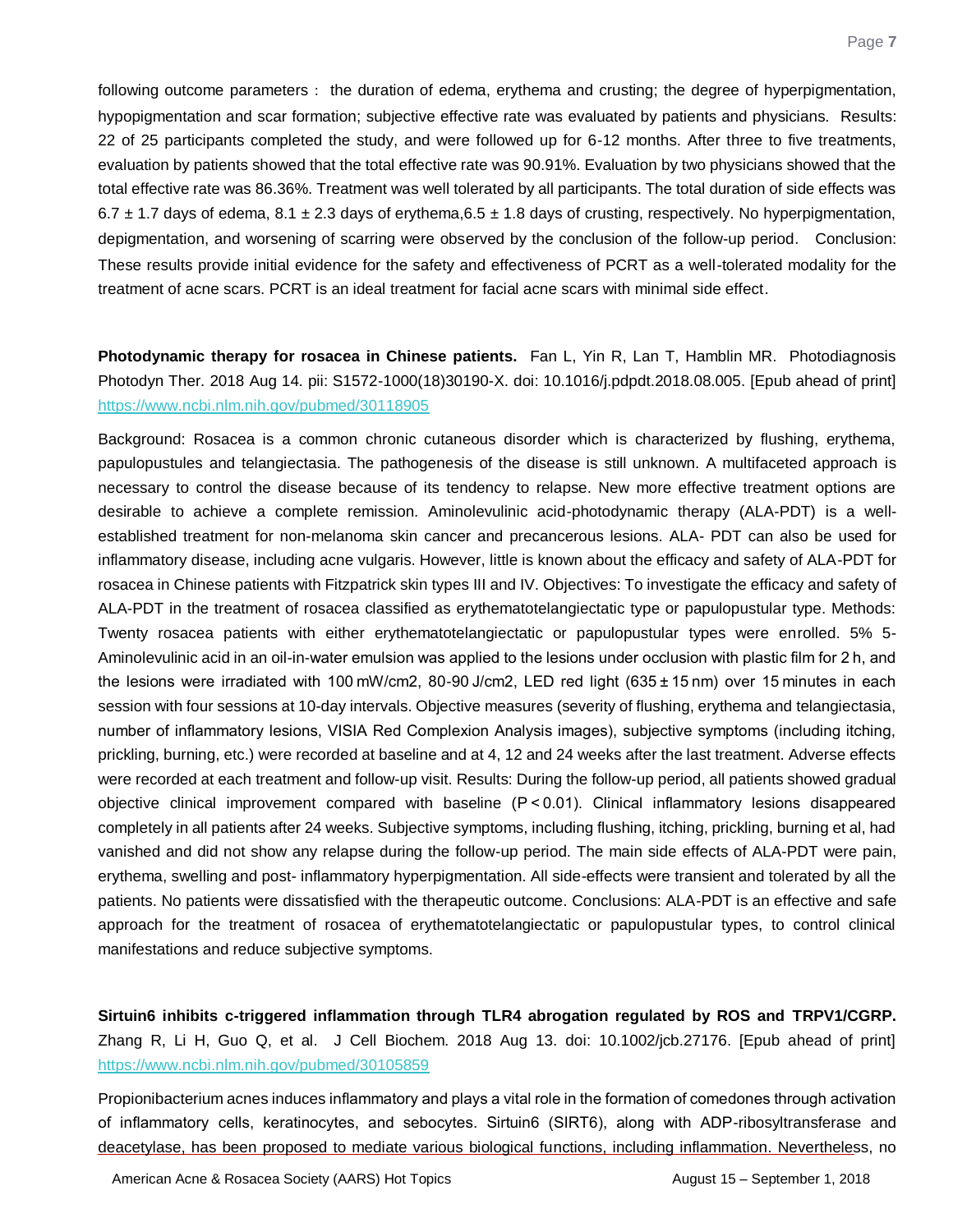strong experimental evidence has been provided to support the effect of SIRT6 in treatment of inflammatory situation. Therefore, this study addressed the inhibitory effect of SIRT6 against P. acnes-triggered inflammation in human keratinocytes and monocyte cell lines. In our study, proinflammation capacity of P. acnes was confirmed by increased levels of various inflammatory modulators, such as interleukin (IL)-1β, IL-6, IL-12, monocyte chemoattractant protein-1, interferon-γ, and tumor necrosis facto-α, both in vivo and in vitro. P. acnes stimulation also decreased SIRT6 expression, whereas, SIRT6 overexpression successfully suppressed the production of these cytokines in P. acnesinfected cells, and therefore controlled inflammation. Furthermore, we found that challenge of P. acnes stimulated the expression of toll-like receptor 4 (TLR4) in both cell lines. Nevertheless, SIRT6 overexpression attenuated the expression of TLR4 and consequently inhibited the P. acnes-triggered phosphorylation of nuclear transcription factorkappa B (NF-κB) subunit, p65. Moreover, deactivation of TLR4 signaling pathway by SIRT6 overexpression resulted in significant downregulation of the transient receptor potential vanilloid (TRPV) pathway, cAMP response elementbinding protein (CREB)/calcitonin gene-related peptide (CGRP) signaling, and NF-κB-regulated production of reactive oxygen species. These results indicate that SIRT6 serves as a potential therapeutic target to alleviate acne inflammation.

<span id="page-8-0"></span>**Acne fulminans associated with lymecycline intake: a case report.** Gualtieri B, Tonini A, Panduri S, et al. Clin Cosmet Investig Dermatol. 2018 Aug 3;11:403-405. doi: 10.2147/CCID.S158925. eCollection 2018. <https://www.ncbi.nlm.nih.gov/pubmed/30122970>

Acne fulminans (AF) is a rare acne variant characterized by sudden onset of painful nodules on the face, chest, and back in the presence of systemic symptoms. Pharmacologic agents such as steroid hormones and isotretinoin are well-known triggers, and several cases have been described. We report a case of AF occurring a few days after lymecycline therapy initiation.

#### [Download Reference Document](http://files.constantcontact.com/c2fa20d1101/5327b5ae-9876-4481-9fd9-1fe6d2e816f2.pdf)

<span id="page-8-1"></span>**Evaluation of the performance of a nature-based sensitive skin regimen in subjects with clinically diagnosed sensitive skin.** Draelos ZD, Levy SB, Lutrario C, Gunt H. J Drugs Dermatol. 2018 Aug 1;17(8):908-913. <https://www.ncbi.nlm.nih.gov/pubmed/30124733>

Background: Unique whole formula nature-based sensitive skin products are formulated to minimize irritation while providing conditioning and soothing benefits to clinically diagnosed sensitive skin. Objective: To evaluate and compare the efficacy and tolerability of a regimen of cleanser containing natural oils, beeswax, and witch hazel, and day & night creams containing natural oils, glycerin, and botanical anti-inflammatories (NR); and a synthetic dermatologist-recommended regimen of cetyl alcohol, sodium lauryl sulphate-containing cleanser and glycerin, polyisobutene-containing lotion (CR) in clinically diagnosed sensitive skin resulting from eczema/atopic dermatitis, rosacea, or cosmetic intolerance. Methods: 120 subjects were randomized to receive either NR or CR, twice daily for 4 weeks in this double-blind study. Blinded investigator-rated and subject-rated overall skin appearance was assessed using a 5-point scale (0=none, 4=severe) at baseline, 2 weeks, and 4 weeks. Noninvasive skin assessments for skin hydration and skin barrier function were made by corneometry and TEWL, respectively. Results: NR resulted in a 34% improvement from baseline in investigator-rated overall skin appearance (P less than 0.001); and CR resulted in a 4% improvement. Similar NR and CR results were found in the other efficacy parameters: tactile and visual smoothness, clarity, and radiance. Both regimens improved barrier function from baseline to week 4 (17%, 15%; NR, CR, P equals NS). NR maintained hydration from baseline to week 4 while CR increased hydration by 21% (P less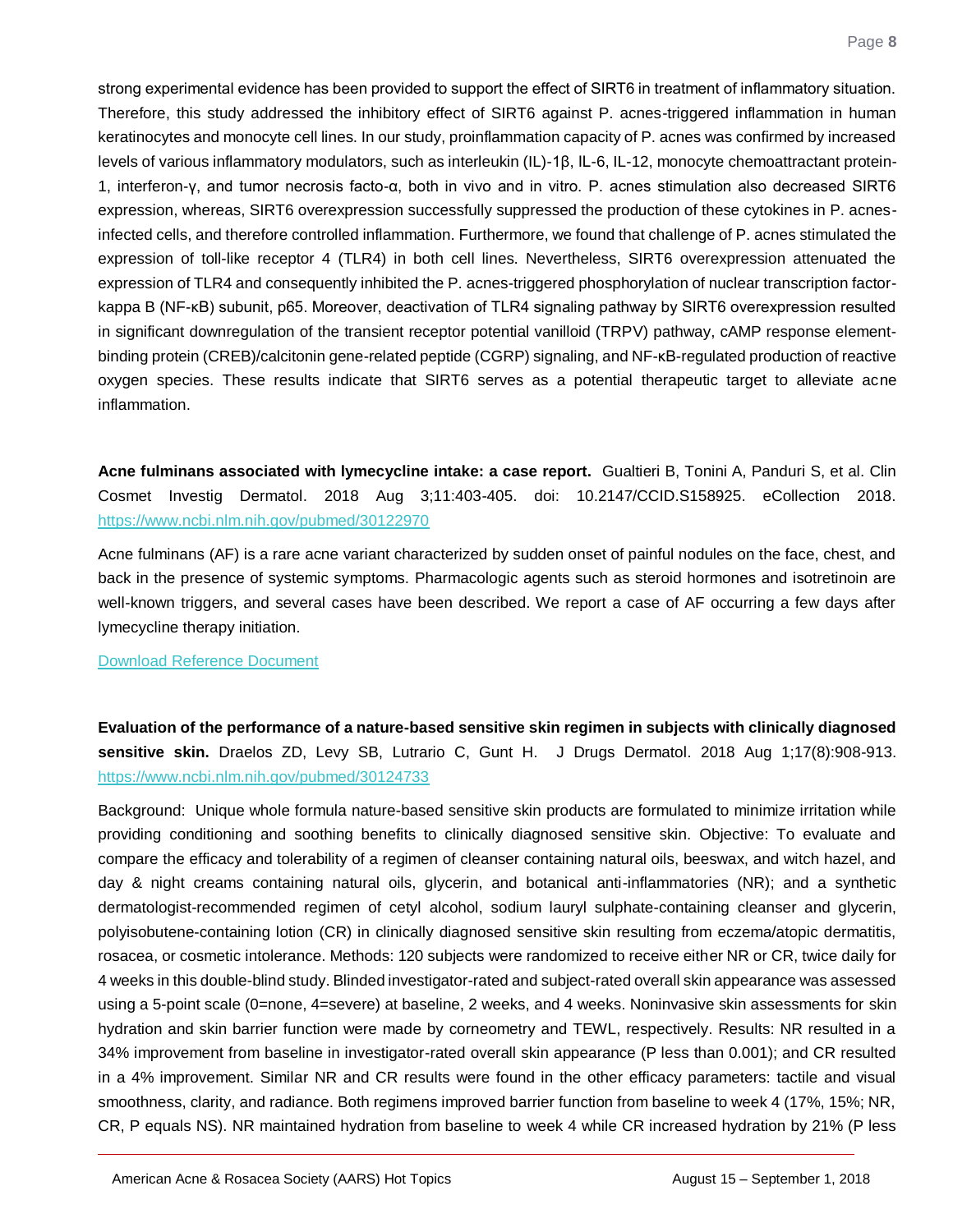than 0.001). No clinically significant tolerability issues were reported in either regimen at week 4. Conclusions: The study demonstrated that NR was effective, well tolerated, and superior to CR in the management of sensitive skin.

[Download Reference Document](http://files.constantcontact.com/c2fa20d1101/c33ad907-3cd8-4619-8c3c-8e06c205d2ad.pdf)

<span id="page-9-0"></span>**Treatment of rosacea using acupuncture for improving the local skin microcirculation: A case report.** Gao Y, Lin W, Zhou S, et al. Medicine (Baltimore). 2018 Aug;97(34):e11931. doi: 10.1097/MD.0000000000011931. <https://www.ncbi.nlm.nih.gov/pubmed/30142810>

Rationale: Rosacea is an irritating disease that affects patients' health and life quality. The current treatments for rosacea have limited efficacy and are generally not satisfying most patients. This report presents a patient diagnosed with rosacea who was treated with acupuncture to a satisfactory effect. Laser Doppler was used to measure the local blood perfusion of the nose before, during, and after acupuncture treatment. The Dermatology Life Quality Index (DLQI) was used to measure the impact of rosacea on the quality of the patient's life. Patient concerns: A 52-year-old woman had been diagnosed with rosacea 18 months before this study. She had tried medical treatments in other hospitals with metronidazole cream, antifungal drugs, and steroidal ointments, but the effect was poor and limited. Diagnoses: In this study, the diagnosis of rosacea (stage I, subtype Erythematotelangiectatic) was made by a dermatologist according to physical examination). Interventions: The patient's treatment included a half-hour of acupuncture 3 times per week. Outcomes: The patient experienced significant improvements in the region around the nose after 3 sessions of acupuncture treatment within the first week and reported that there was no relapse for 6 months after acupuncture treatment. The perfusion of blood flow was redistributed during and after acupuncture treatment according to laser Doppler measurements. The patient's DLQI score substantially improved. The patient was generally satisfied with the acupuncture treatment. Lessons: The results suggested that acupuncture might be an alternative therapy for facial localized rosacea. As well, acupuncture may be effective in treating rosacea through redistributing micro-circulation of blood at the localized area of effect. The overall costs of the rosacea treatment may be reduced, provided that this therapy is demonstrated to be effective in future controlled studies.

<span id="page-9-1"></span>**Visualization of drug distribution of a topical minocycline gel in human facial skin**. Jeong S, Hermsmeier M, Osseiran S, et al. Biomed Opt Express. 2018 Jun 27;9(7):3434-3448. doi: 10.1364/BOE.9.003434. eCollection 2018  $J$ ul  $J$ ul  $J$  1.  $J$  1.  $J$  1.  $J$  1.  $J$  1.  $J$  1.  $J$  1.  $J$  1.  $J$  1.  $J$  1.  $J$  1.  $J$  1.  $J$  1.  $J$  1.  $J$  1.  $J$  1.  $J$  1.  $J$  1.  $J$  1.  $J$  1.  $J$  1.  $J$  1.  $J$  1.  $J$  1.  $J$  1.  $J$  1.  $J$  1.  $J$  1.  $J$  1.  $J$  1.

### [https://www.ncbi.nlm.nih.gov/pubmed/?term=visualization+of+drug+distribution+of+a+topical+minocycline+gel+in+h](https://www.ncbi.nlm.nih.gov/pubmed/?term=visualization+of+drug+distribution+of+a+topical+minocycline+gel+in+human+facial+skin) [uman+facial+skin](https://www.ncbi.nlm.nih.gov/pubmed/?term=visualization+of+drug+distribution+of+a+topical+minocycline+gel+in+human+facial+skin)

Acne vulgaris is a common chronic skin disease in young adults caused by infection of the pilosebaceous unit, resulting in pimples and possibly permanent scarring on the skin. Minocycline, a common antibiotic, has been widely utilized as a systemic antimicrobial treatment for acne via oral administration. Recently, a topical minocycline gel (BPX-01) was developed to directly deliver minocycline through the epidermis and into the pilosebaceous unit to achieve localized treatment with lower doses of drug. As the effectiveness of the drug is directly related to its successful delivery, there is a need to evaluate the pharmacokinetics at the cellular level within tissue. Advantageously, minocycline is naturally fluorescent and can be directly visualized using microscopy-based approaches. Due to high endogenous autofluorescence, however, imaging of weakly emitting fluorescent molecules such as minocycline in skin tissue can be challenging. Here, we demonstrate a method for the selective visualization of minocycline within human skin tissue by utilizing two-photon excitation fluorescence (TPEF) microscopy and fluorescence lifetime imaging microscopy (FLIM). To demonstrate the feasibility of this approach, ex vivo human facial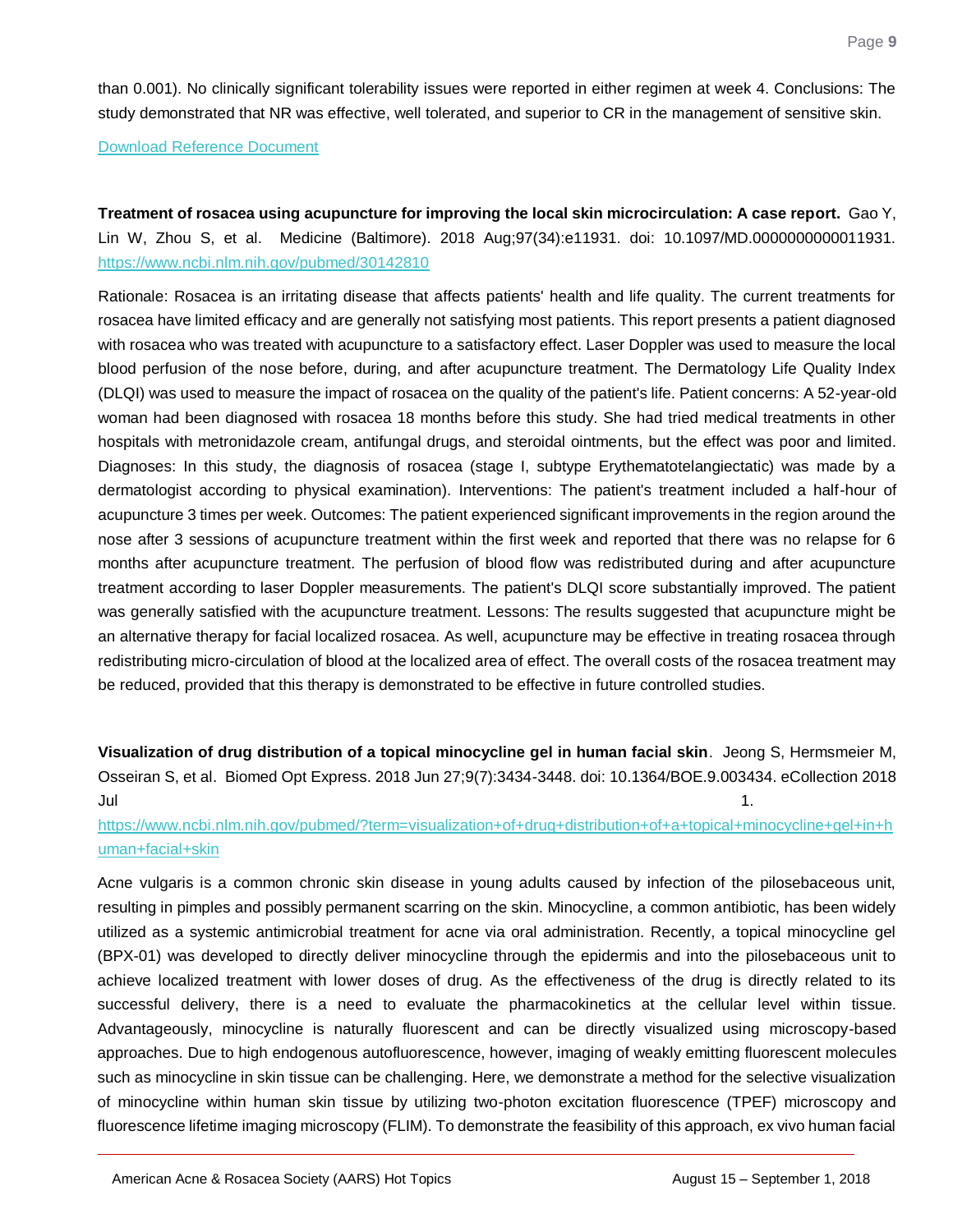skin samples treated with various concentrations of BPX-01 were investigated. From the TPEF analysis, we were able to visualize relatively high levels of drug uptake within facial skin. However, minocycline fluorescence could be overwhelmed by endogenous fluorescence that complicates TPEF quantitative analysis, making FLIM more advantageous for visualizing drug uptake. Importantly, we found a unique signature of minocycline uptake via FLIM analysis that enabled the successful differentiation of the drug and enabled the extraction of drug local distribution from the endogenous fluorescence using a non-Euclidean phasor analysis method. Based on these results, we believe that the drug local distribution visualization method using TPEF and FLIM with phasor analysis can play an important role in studying the pharmacokinetics and pharmacodynamics of a topically applicable drug.

[Download Reference Document](http://files.constantcontact.com/c2fa20d1101/c6caa730-bc07-4944-affc-bdea7bd64e90.pdf)

## **Clinical Reviews**

<span id="page-10-0"></span>**Effectiveness of photopneumatic technology: a descriptive review of the literature.** Rajabi-Estarabadi A, Choragudi S, Camacho I, et al. Lasers Med Sci. 2018 Aug 24. doi: 10.1007/s10103-018-2619-1. [Epub ahead of print]. <https://www.ncbi.nlm.nih.gov/pubmed/30143923>

Usage of photopneumatic technology has recently increased for treatment of different skin conditions such as acne, keratosis pilaris (KP), and rosacea. Photopneumatic devices combine gentle negative pressure with broad band pulsed light simultaneously to attack multiple targets in the skin for better treatment outcomes. In this literature review, we evaluate the efficacy of photopneumatic therapy on treatment of acne, keratosis pilaris (KP), and rosacea.

<span id="page-10-1"></span>**Post-bariatric surgery hidradenitis suppurativa: a new patient subset associated with malabsorption and micronutritional deficiencies.** Garcovich S, De Simone C, Giovanardi G, et al. Clin Exp Dermatol. 2018 Aug 24. doi: 10.1111/ced.13732. [Epub ahead of print] <https://www.ncbi.nlm.nih.gov/pubmed/30144136>

Background: Bariatric surgery (BS) represents the most effective treatment for morbid obesity and its related complications, potentially ameliorating chronic comorbid inflammatory skin conditions, such as psoriasis and hidradenitis suppurativa (HS). Weight-loss interventions are strongly encouraged in patients with HS, but the resulting effect on the course of the disease has been poorly reported. AIM: To describe the effect of BS-associated weightloss on the course of HS. Methods: This was a retrospective, descriptive study of a hospital-based patient cohort with HS in order to investigate the relationship between exposure to a BS procedure and the HS disease course. Clinical characteristics and BS-related outcomes were retrospectively analysed by chart review for identified cases. Laboratory parameters for selected micronutrients (levels of vitamin A, D and B12, plus zinc and iron) were reevaluated at a follow-up visit in each post-BS case. Typical patients with HS from the general cohort served as controls for the comparison of vitamin D and zinc serum levels. Results: Of 178 patients with HS, 12 patients with incident HS who had undergone a BS procedure were identified. A subset of patients  $(n = 10)$  developed initial signs and symptoms of cutaneous suppuration after experiencing weight loss related to malabsorptive bariatric procedures. Post-BS patients with HS presented multiple micronutritional deficiencies and insufficient responses to standard, firstline antibiotic treatments. Of the micronutrients we selected for analysis, zinc was found to be at significantly lower serum levels in post-BS patients with HS compared with typical patients with HS. Conclusions: Post-BS HS may represent a new patient subset, requiring customized clinical management.